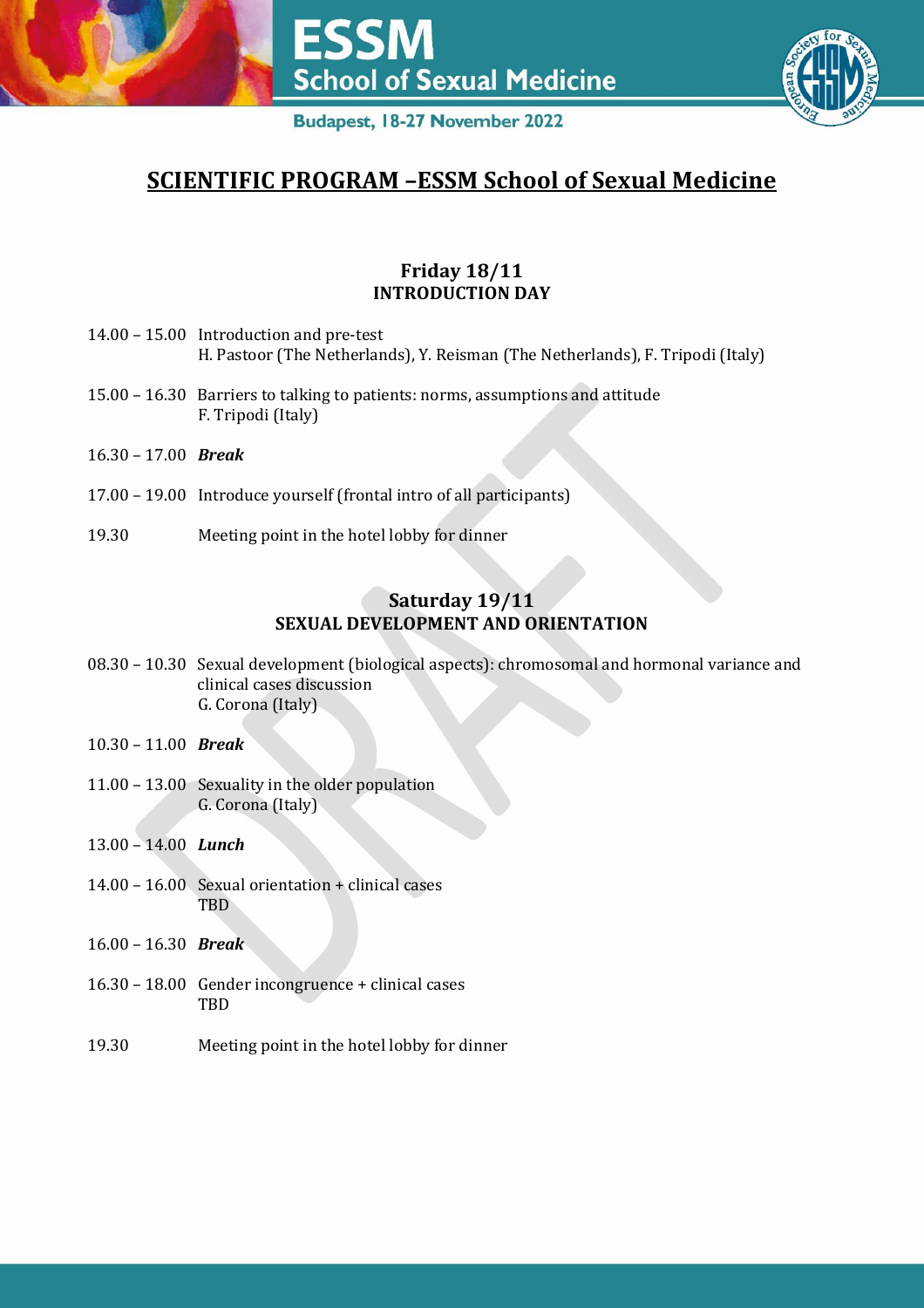



#### **Sunday 20/11 SEXUAL IDENTITY AND SEXUAL RESPONSE**

- 08.30 10.30 Workshop: compulsive sexual behaviour P. Briken (Germany)
- 10.30 11.00 *Break*
- 11.00 13.00 Paraphilias P. Briken (Germany)
- 13.00 14.00 *Lunch*
- 14.00 16.00 Sexual response models: differences and applications in clinical practice F. Tripodi (Italy)
- 16.00 16.30 *Break*
- 16.30 18.00 Sexual history: tips and tricks Y. Reisman (The Netherlands)
- 19.30 Meeting point in the hotel lobby for dinner

#### **Monday 21/11 BRAIN, SEXUAL BEHAVIOUR AND CHRONIC CONDITIONS**

- 08.30 10.30 Hormones, brain & sexual behavior T. Krüger (Germany)
- 10.30 11.00 *Break*
- 11.00 13.00 The neurobiology of psychotherapy T. Krüger (Germany)
- 13.00 14.00 *Lunch*
- 14.00 15.00 Sex and culture, rights and ethics W. Gianotten (The Netherlands)
- 15.00 16.00 Sexual needs of people with physical disability: how we can help them W. Gianotten (The Netherlands)
- 16.00 16.30 *Break*
- 16.30 18.00 The impact of cancer and chronic diseases on sexuality W. Gianotten (The Netherlands)
- 19.30 Meeting point in the hotel lobby for dinner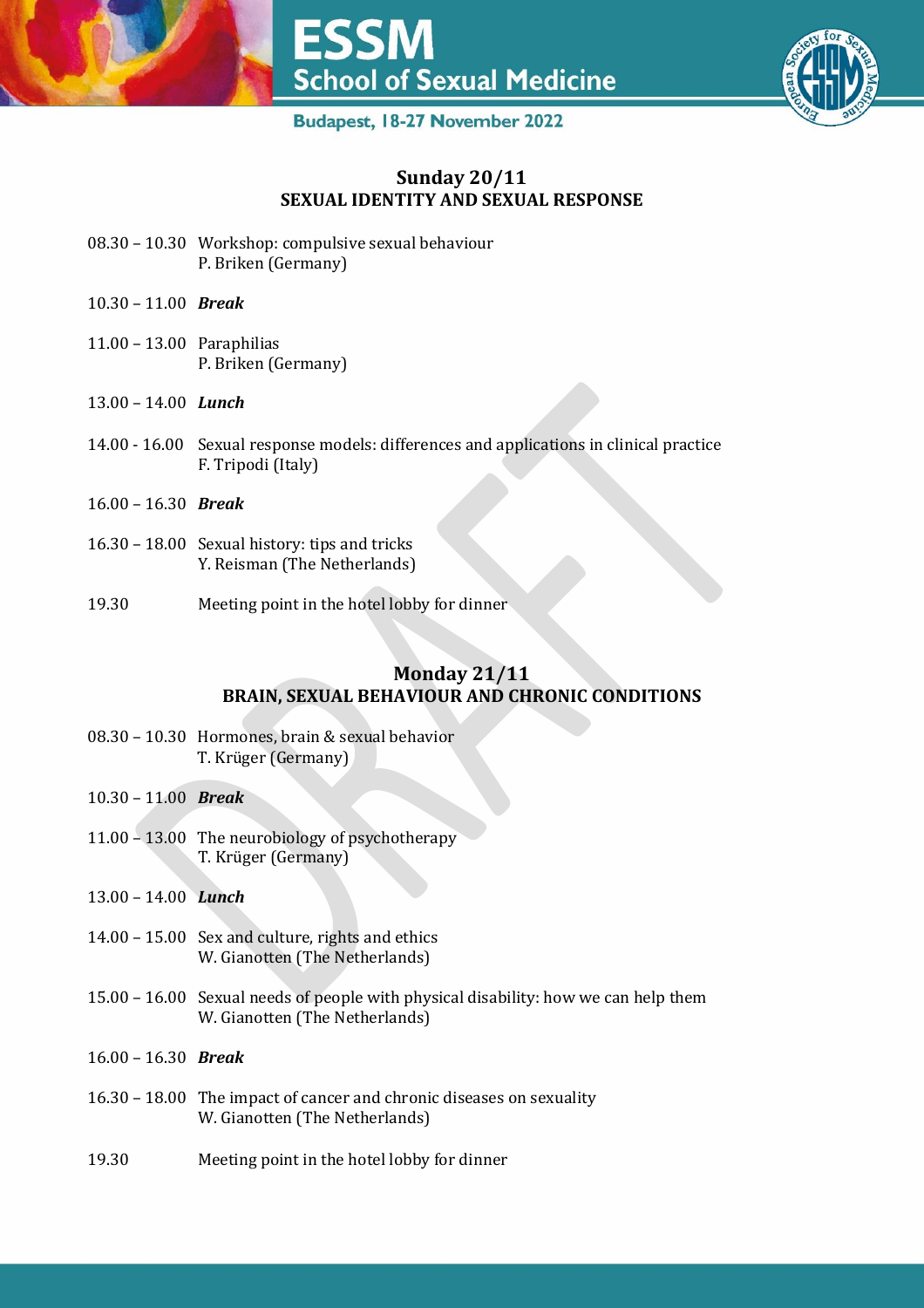



#### **Tuesday 22/11 FERTILITY AND PAIN DISORDERS**

- 08.30 10.30 Roleplay: the "important questions" Y. Reisman (The Netherlands), F. Tripodi (Italy)
- 10.30 11.00 *Break*
- 11.00 13.00 Role play: individual session Y. Reisman (The Netherlands), F. Tripodi (Italy)
- 13.00 14.00 *Lunch*
- 14.00 16.00 Female desire and arousal disorders A. Giraldi (Denmark)
- 16.00 16.30 *Break*
- 16.30 18.00 Female orgasmic disorders and clinical cases A. Giraldi (Denmark)
- 19.30 Meeting point in the hotel lobby for dinner

#### **Wednesday 23/11 SEXUAL THERAPY IN DIFFERENT CONTEXTS**

- 08.30 10.30 Hypoactive sexual disorder in men + clinical cases from participants Y. Reisman (The Netherlands)
- 10.30 11.00 *Break*
- 11.00 13.00 Psychosexual treatment methods H. Pastoor (The Netherlands)
- 13.00 14.00 *Lunch*

#### *FREE AFTERNOON*

19.30 Meeting point in the hotel lobby for dinner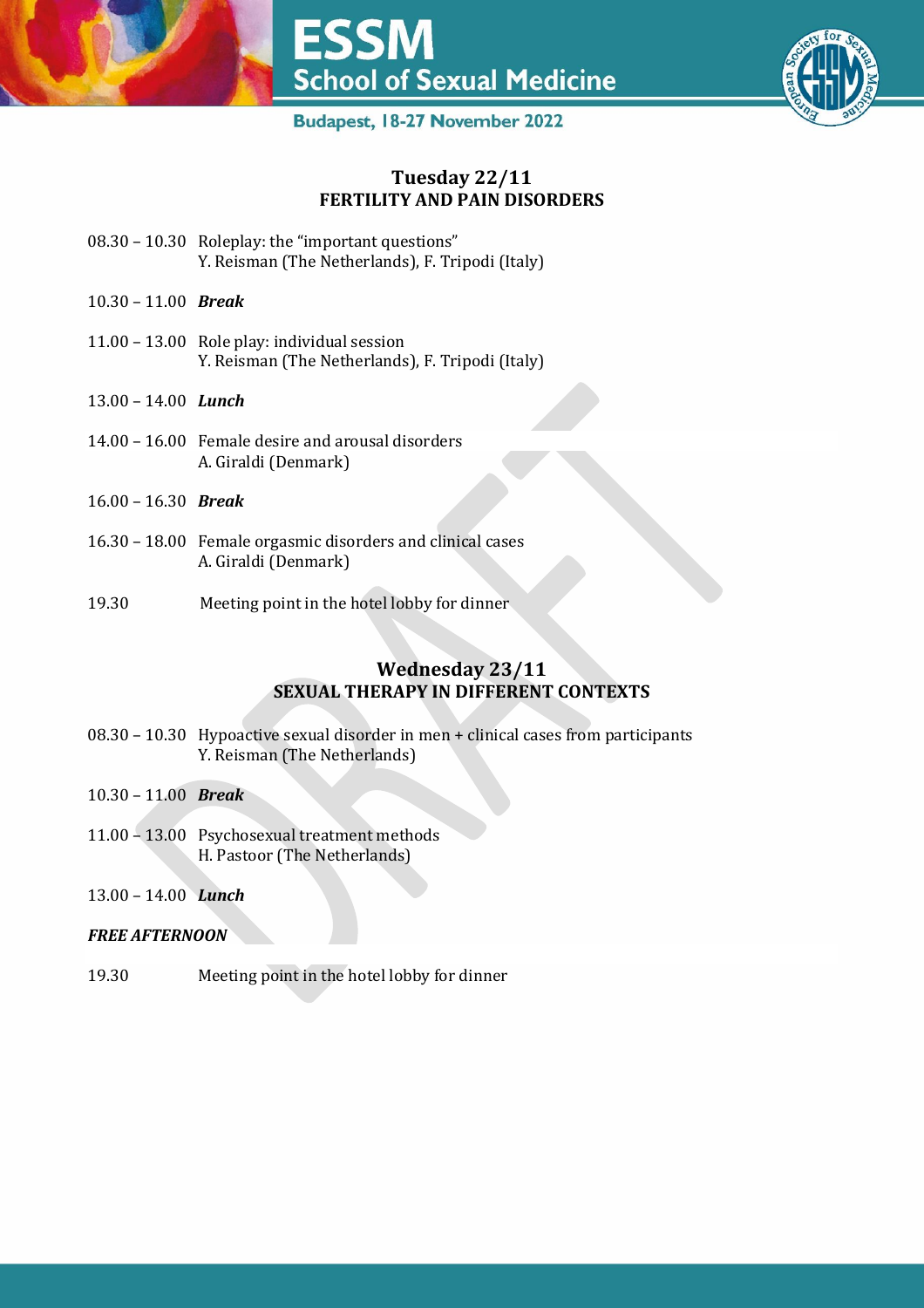



#### **Thursday 24/11 FEMALE SEXUAL DYSFUNCTIONS**

- 08.30 10.30 Management of clinical cases in psychosexual therapy, including (counter) transference H. Pastoor (The Netherlands)
- 10.30 11.00 *Break*
- 11.00 13.00 Couple sexual therapy H. Pastoor (The Netherlands)
- 13.00 14.00 *Lunch*
- 14.00 16.00 Contraception, infertility, pregnancy, postpartum, and abortion J. Bitzer (Switzerland)
- 16.00 16.30 *Break*
- 16.30 18.30 Genito-pelvic pain/penetration disorders J. Bitzer (Switzerland)
- 19.30 Meeting point in the hotel lobby for dinner

#### **Friday 25/11 PENILE DISORDERS AND WORKSHOPS ON SPECIFIC TOPICS**

- 08.30 10.30 Peyronie and penile disorders (including congenital curvature) C. Bettocchi (Italy)
- 10.30 11.00 *Break*
- 11.00 13.00 Roleplay: couple session Y. Reisman (The Netherlands), F. Tripodi (Italy)
- 13.00 14.00 *Lunch*
- 14.00 16.00 Workshops with cases (groups on a specific theme)
	- 1. Psychological aspects of erectile dysfunction by E. Kirana (Greece)
	- 2. Chronic pelvic pain: clinical aspects by Y. Reisman (The Netherlands)
	- 3. Working with LGBT population by S. Neves (UK)
- 16.00 16.30 *Break*
- 16.30 18.30 Workshops with cases (groups on a specific theme)
	- 1. Psychological aspects of ejaculatory disorders by E. Kirana (Greece)
	- 2. PCOS and sexuality by H. Pastoor (The Netherlands)
	- & Toys are not only for joy by Y. Reisman (The Netherlands)
	- 3. How to be a kink aware health care provider by S. Neves (UK)
- 19.30 Meeting point in the hotel lobby for dinner